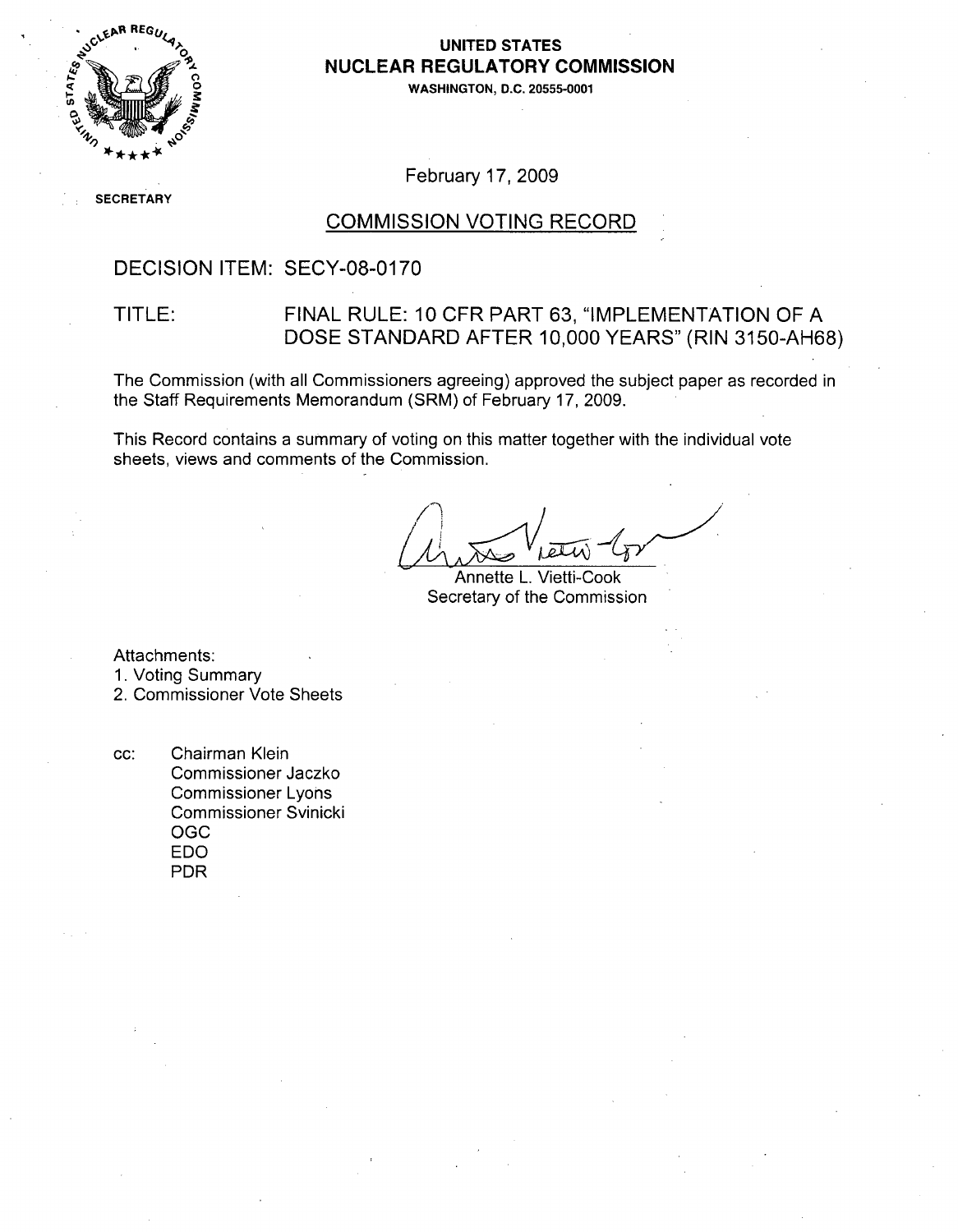## VOTING SUMMARY - SECY-08-0170

## RECORDED VOTES



### COMMENT RESOLUTION

In their vote sheets, all Commissioners approved the staffs recommendation and Commissioners Jaczko and Svinicki provided additional comments. Subsequently, the comments of the Commission were incorporated into the guidance to staff as reflected in the SRM issued on February 17, 2009.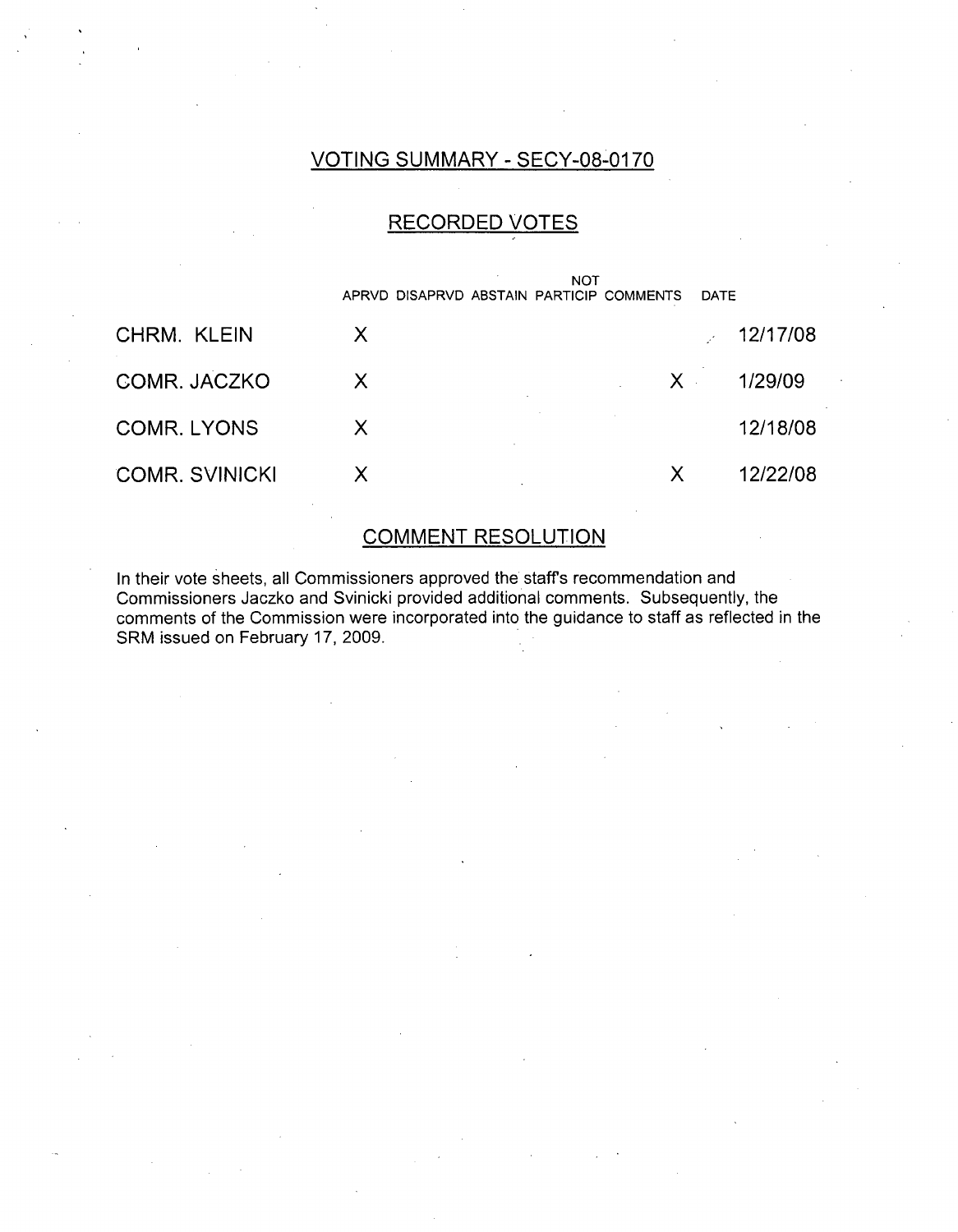## RESPONSE SHEET

| TO:                         | <b>Annette Vietti-Cook, Secretary</b>                                                                                   |  |
|-----------------------------|-------------------------------------------------------------------------------------------------------------------------|--|
| <b>FROM:</b>                | <b>CHAIRMAN KLEIN</b>                                                                                                   |  |
| <b>SUBJECT:</b>             | SECY-08-0170 - FINAL RULE: 10 CFR PART 63,<br>"IMPLEMENTATION OF A DOSE STANDARD AFTER<br>10,000 YEARS" (RIN 3150-AH68) |  |
| <b>Approved XX</b>          | Disapproved ______ Abstain __                                                                                           |  |
| <b>Not Participating</b>    |                                                                                                                         |  |
| <b>COMMENTS:</b>            | Below ___ Attached ___ None XX                                                                                          |  |
|                             | <b>SIGNAT</b><br>12/17/2008                                                                                             |  |
| <b>DATE</b>                 |                                                                                                                         |  |
| Entered on "STARS" Yes / No |                                                                                                                         |  |
|                             |                                                                                                                         |  |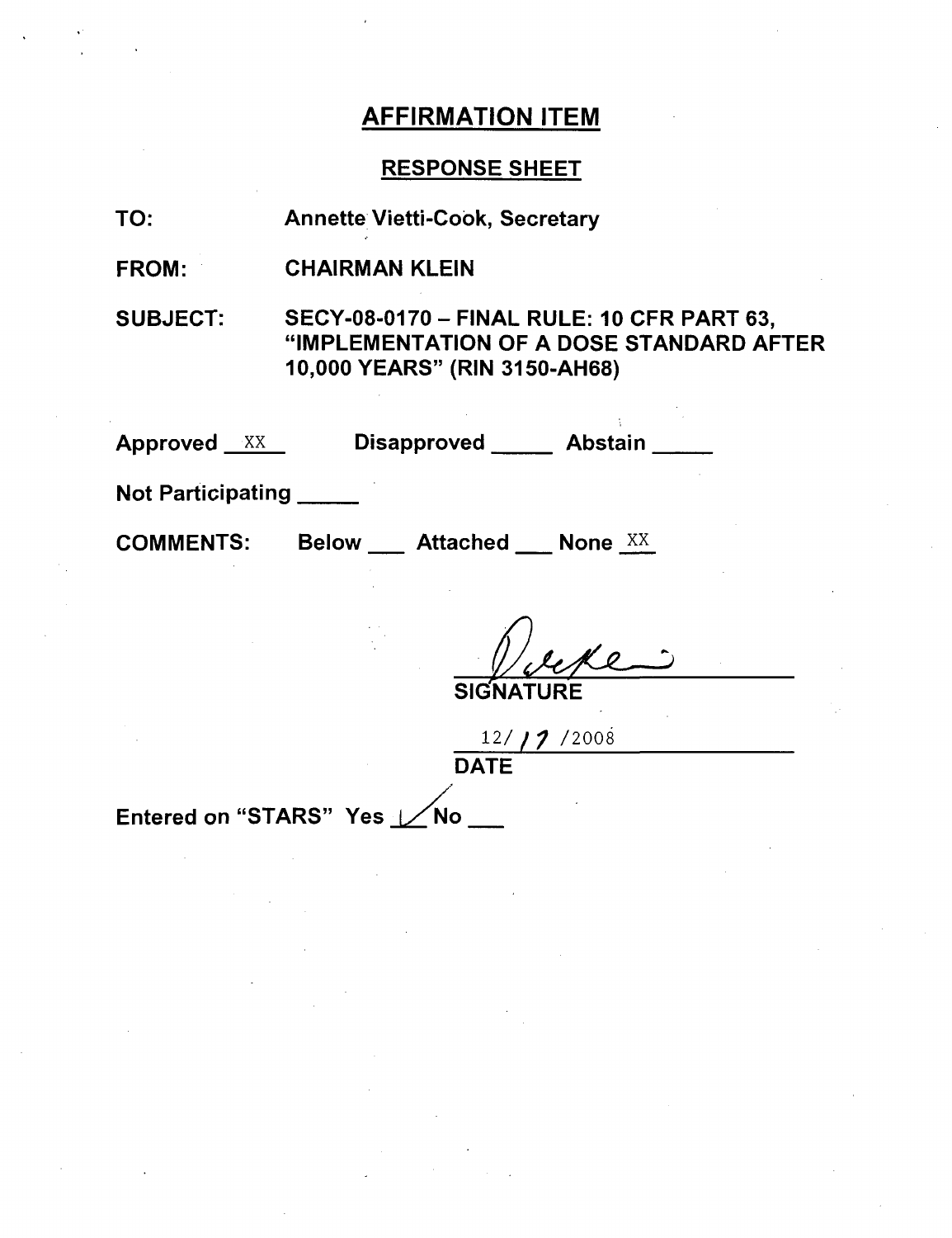## RESPONSE SHEET

| TO:                      | <b>Annette Vietti-Cook, Secretary</b>                                                                                           |  |
|--------------------------|---------------------------------------------------------------------------------------------------------------------------------|--|
| <b>FROM:</b>             | <b>COMMISSIONER JACZKO</b>                                                                                                      |  |
| <b>SUBJECT:</b>          | <b>SECY-08-0170 - FINAL RULE: 10 CFR PART 63,</b><br>"IMPLEMENTATION OF A DOSE STANDARD AFTER<br>10,000 YEARS" (RIN 3150-AH68). |  |
|                          | Approved X Disapproved Abstain                                                                                                  |  |
| <b>Not Participating</b> |                                                                                                                                 |  |
|                          | COMMENTS: Below Attached X None                                                                                                 |  |
|                          | Approved subject to the attached comments and edits.                                                                            |  |

| <b>SIGNATURE</b> |
|------------------|
|                  |
| 01/29/2009       |
| <b>DATE</b>      |

Entered on "STARS" Yes  $X$  No  $\_\_\_\_\$ 

" t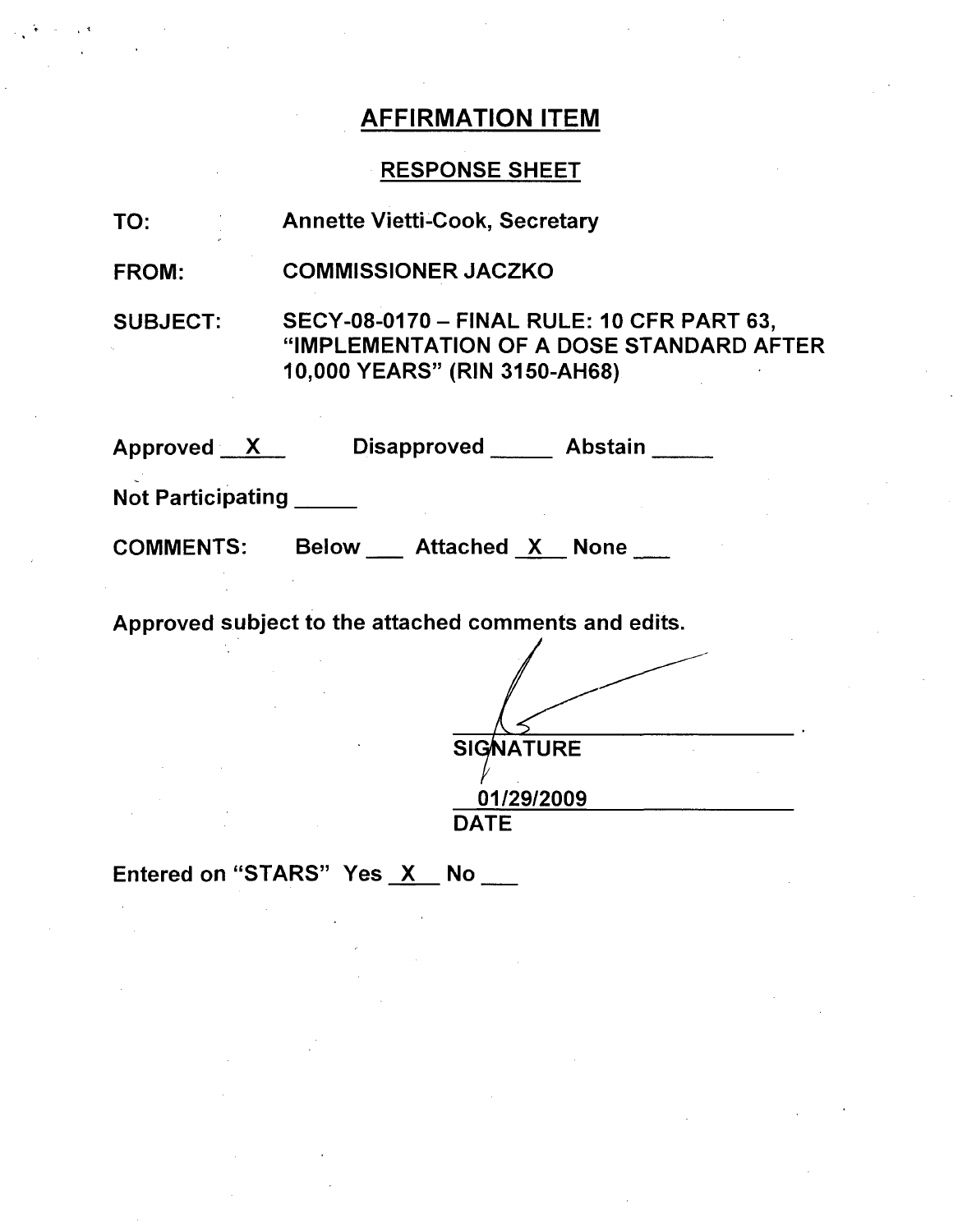#### Commissioner Jaczko's Vote on **SECY-08-0170** Final Rule: **10** CFR Part **63,** "Implementation of a Dose Standard After **10,000** Years"

I approve the final rule, subject to these comments and attached edits.

This final rule presents three primary issues for Commission consideration. The first issue is the implementation of a dose standard for a proposed repository at Yucca Mountain for the period after 10,000 years. As the "Background" section of the Statement of Considerations makes clear, the Energy Policy Act of 1992 requires NRC's regulations to be consistent with EPA's standards. Later sections of the Statements of Consideration, however, confuse this fact. Thus, I have proposed a series of edits to ensure a consistent response.

The second issue is that of DOE worker dose. Here the NRC proposes to clarify that EPA's weighting factors, proposed for calculating dose to the public, should be used for dose calculations for workers, as well. **I** approve the manner in which the staff addressed this issue.

The third issue is the NRC's specification of a: value for climate change. I believe the staffs approach to this issue is reasonable, but I have lingering questions about whether it is the best approach. In this rule, the NRC has determined the deep percolation rate distribution values to be used to represent climate change. If we proceed in this fashion, I believe we may, at a minimum, be coming very close to crossing the line on a matter better left for adjudication.

¢

Grégory B. Jaczko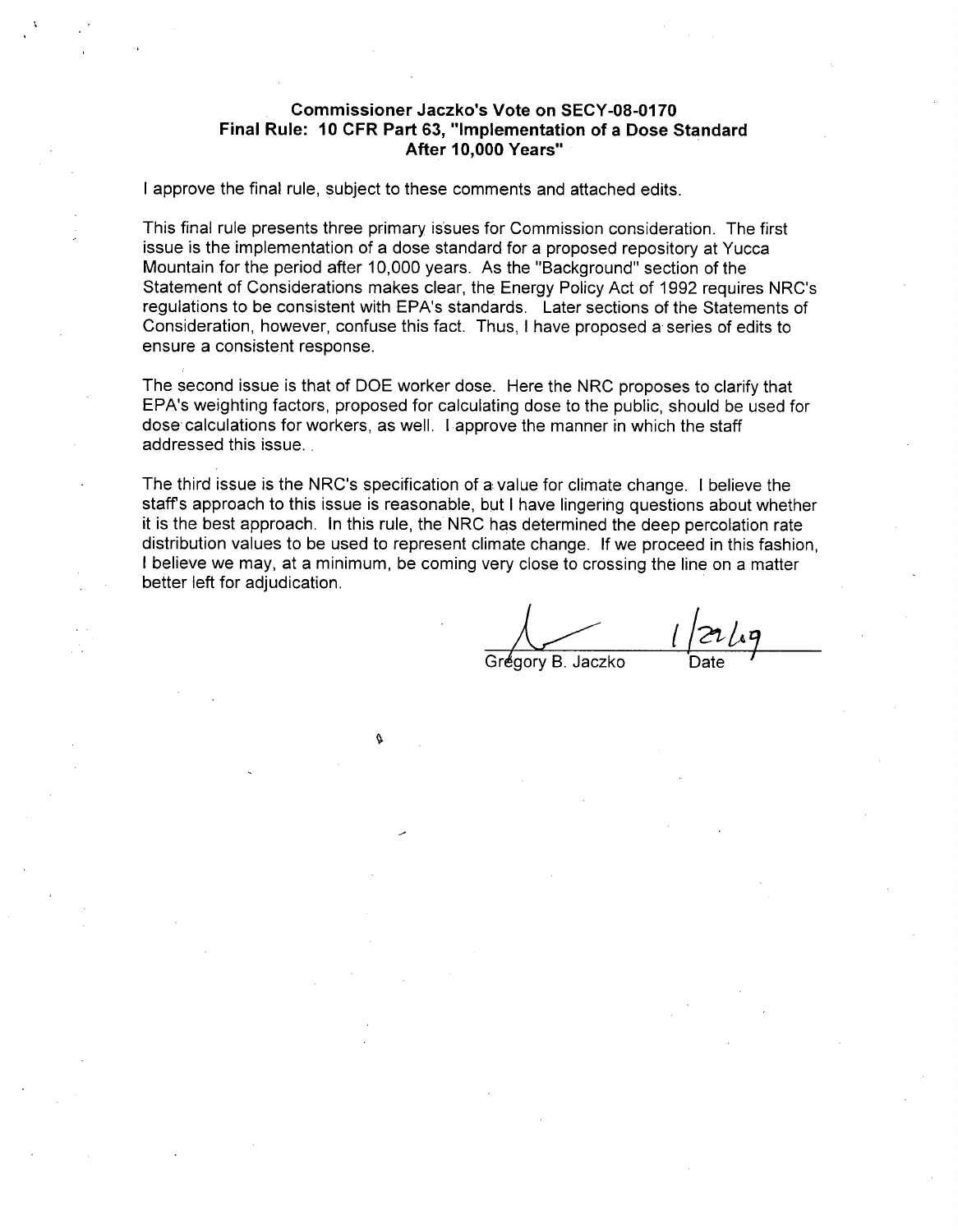#### Commission Jaczko's Edits to **SECY-08-0170** (FRN for Part **63)**

### **INSERT A (pg.** 14)

While EnPA does not require NRC regulations to be *identical* to EPA's, EnPA does direct the Commission to modify its technical criteria to be consistent with EPA's standards for a geologic repository at the Yucca Mountain site. Thus, NRC is required to adopt EPA's post 10,000 year standard, and the NRC has done so. The NRC's notice of proposed rulemaking notified potential commenters that comments such as these on EPA's revised standards should be directed to EPA for EPA's response.

#### INSERT B **(pg. 18)**

As explained in response to issue 1 under NRC Adoption of EPA standards of this document, EnPA requires the Commission to modify its technical criteria to be consistent with EPA's standards for a geologic repository at the Yucca Mountain site. The NRC's notice of proposed rulemaking notified potential commenters that comments such as these on EPA's revised standards should be directed to EPA for EPA's response.

#### INSERT C **(pg.** 24)

The NRC's notice of proposed rulemaking notified potential commenters that comments, such as these on EPA's revised standards should be directed to EPA for EPA's response.

#### **INSERT D** (pg. **62)**

As explained in response to issue 1 under NRC Adoption of EPA standards of this document, EnPA requires the Commission to modify its technical criteria to be consistent with EPA's standards for a geologic repository at the Yucca Mountain site.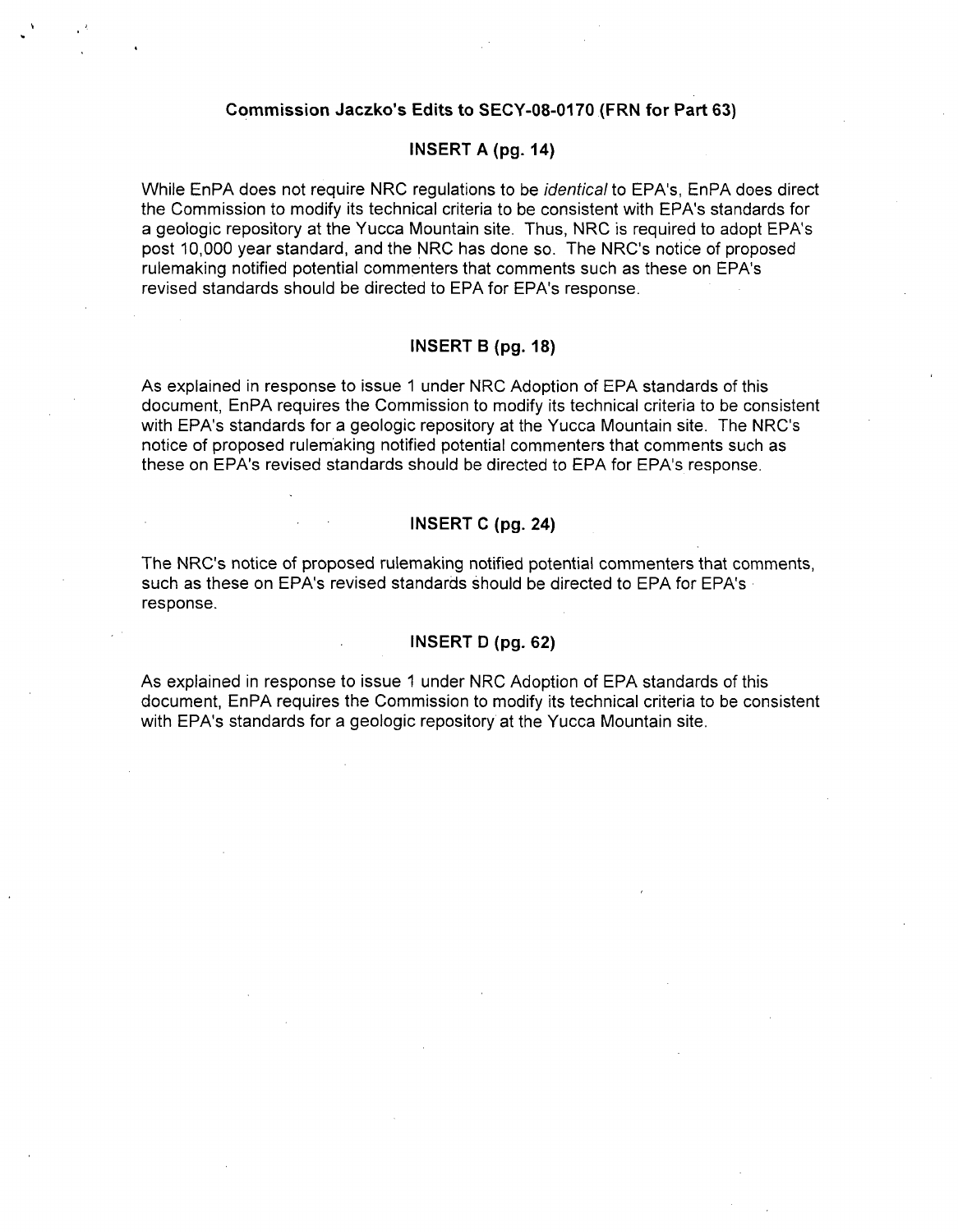mean the two must be identical. Rather, the State asserts, NRC must recognize that compliance with EPA's standards is necessary but not sufficient to provide adequate protection of public health and safety and the environment. The State also asserts that NRC should promulgate supplemental standards, in its regulations, that will provide the additional protection the State believes is needed. With respect to EPA's proposed standards, the State and other commenters particularly objected to EPA's 3.5 mSv/year (350 mrem/year) post-10,000 year standard and use of the median to assess compliance. The State and other commenters also objected to many other features of the EPA standards, including limitations on the FEPs, use of a two-tier standard, and defining the period of geologic stability as ending at 1 million years. In support of its comments, the State attached a copy of the comments on the EPA proposed standards it had submitted to EPA.  $R_{\ell} \rho|_{\alpha \leq \ell} \sim / \sqrt{2 \ln |\mathcal{M}|^2 + 4}$ 

*Response.* NRC agrees that its mandate, under the EnPA to modify its regulations to be consistent with EPA's standards does not require the two be, identical and does not require NRC to adopt standards it believes to be inadequate to protect public health and safety and the environment. NRC has reviewed EPA's proposed,∕standards and the comments EPA received ic on those standards (as well as the comments provided to NRC on EPA's proposal). To assist the efficiency of the process, EPA has also consulted with NRC during preparation of the draft final standards, and the Office of Management and Budget has invited NRC to attend meetings during its review of EPA's draft final standards. Thus, NRC is familiar with EPA's final standards, which differ from  $E\cancel{P}$ A's proposal, and is also familiar with  $EPA$ 's reasons for concluding that its final standards provide adequate protection of public health and safety and r the environment. We agree that EPA's final standards are adequately protective and will adopt nearly identical standards to be consistent with EPA's standards. We find EPA's responses to the comments it *feceived to be satisfactory.* NRC is satisfied for the reasons EPA stated, that LEPA's final standards provide adequate protection of public health and safety and the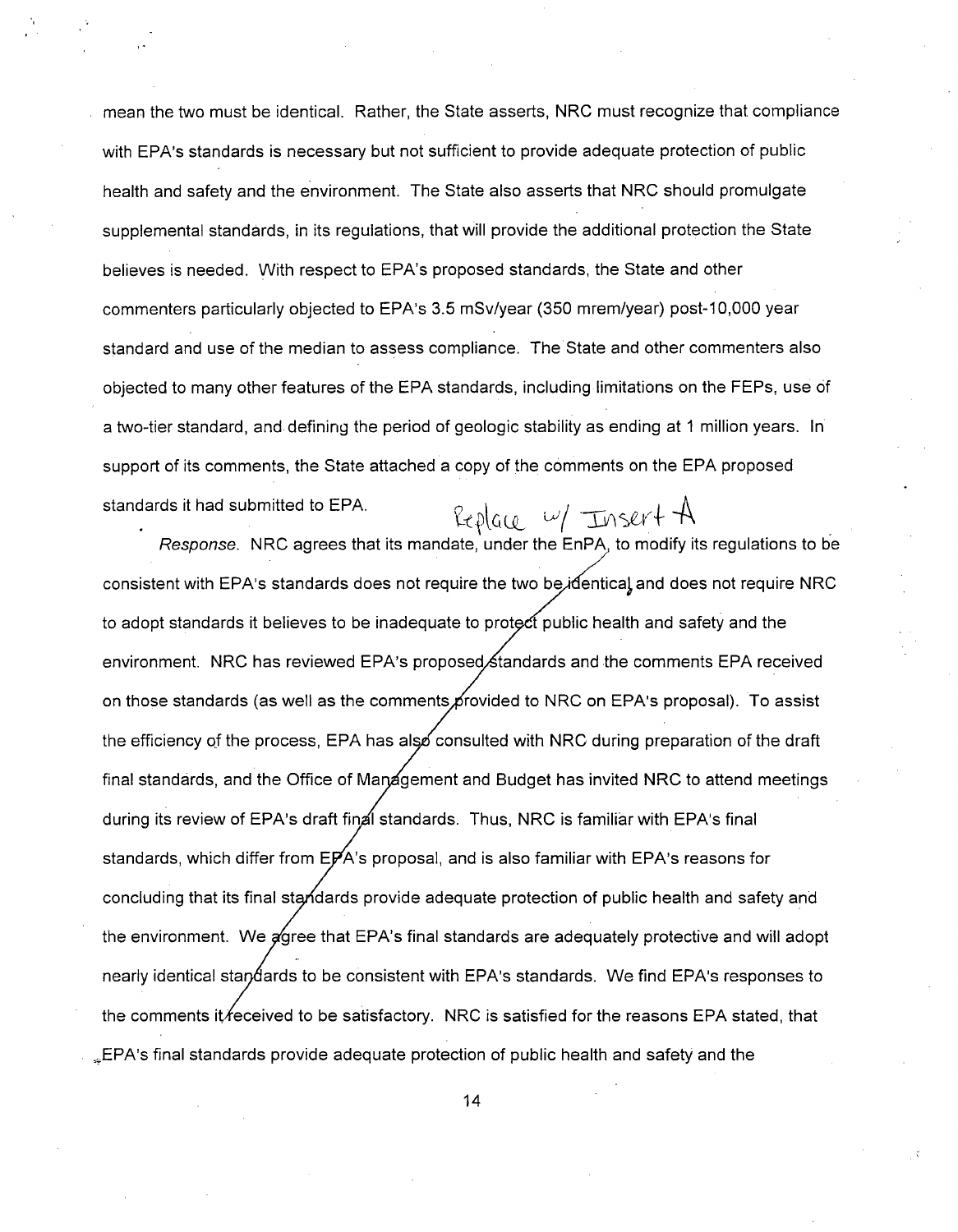environment, and that there is no need for NRC to supplement those standards.

The Commission believes it would be helpful to provide a brief perspective regarding the  $\sim$ approach taken by EPA to provide adequate protection. First with respect to the 1.0 mSv/year (100 mrem/year) post-10,000 year standard, the appropriateness of EPA $\angle$ s two-tiered standard must be evaluated with due consideration to the unprecedented compliance period of 1 million years. The EPA proposal provides an extremely high level of protection for the initial 10,000 years. The 0.15 mSv/year (15 mrem/year) limit represents a small portion (15 percent) of the overall public dose limit of 1 mSv/year (100 mrem/year). This level is so protective that should the proposed repository produce releases at the maximum level allowed no one would receive a dose larger than the public dose limit, even if exposed to five additional repositories. The EPA acknowledges that some realistic judgment must be made for how long such a stringent level of protection can or needs to be demonstrated.  $EPA$  determined that 10,000 years is an appropriate length of time for demonstrating compliance with this strict limit. EPA has selected standards that remain protective, recognizing there is a limit to how far into the future it is reasonable to measure compliance with numerical criteria applicable today, tomorrow, and over the next 10,000 years. As EPA pas pointed out, there is strong consensus in the international radioactive waste community that dose projections for periods of tens to hundreds of thousands of years are best viewed as qualitative indicators of system performance, not firm predictions to be compared with numerical criteria. Nevertheless, EPA has chosen to address the Court's ruling in *NEI v. EPA* by establishing a numerical standard for the time of peak dose so that there is a clear test of compliance. Upon consideration of the comments it received, EPA selected the nationally and internationally recognized public dose limit of 1.0 mSv/year (100 mrem/year) as the dose /imit, for the period after **10,000** years out to **1** million years. Although the margin of safety is smaller than provided during the first 10,000 years, future generations in the period between **10,000** years and **1** million years will receive the **same** level of overall protection that is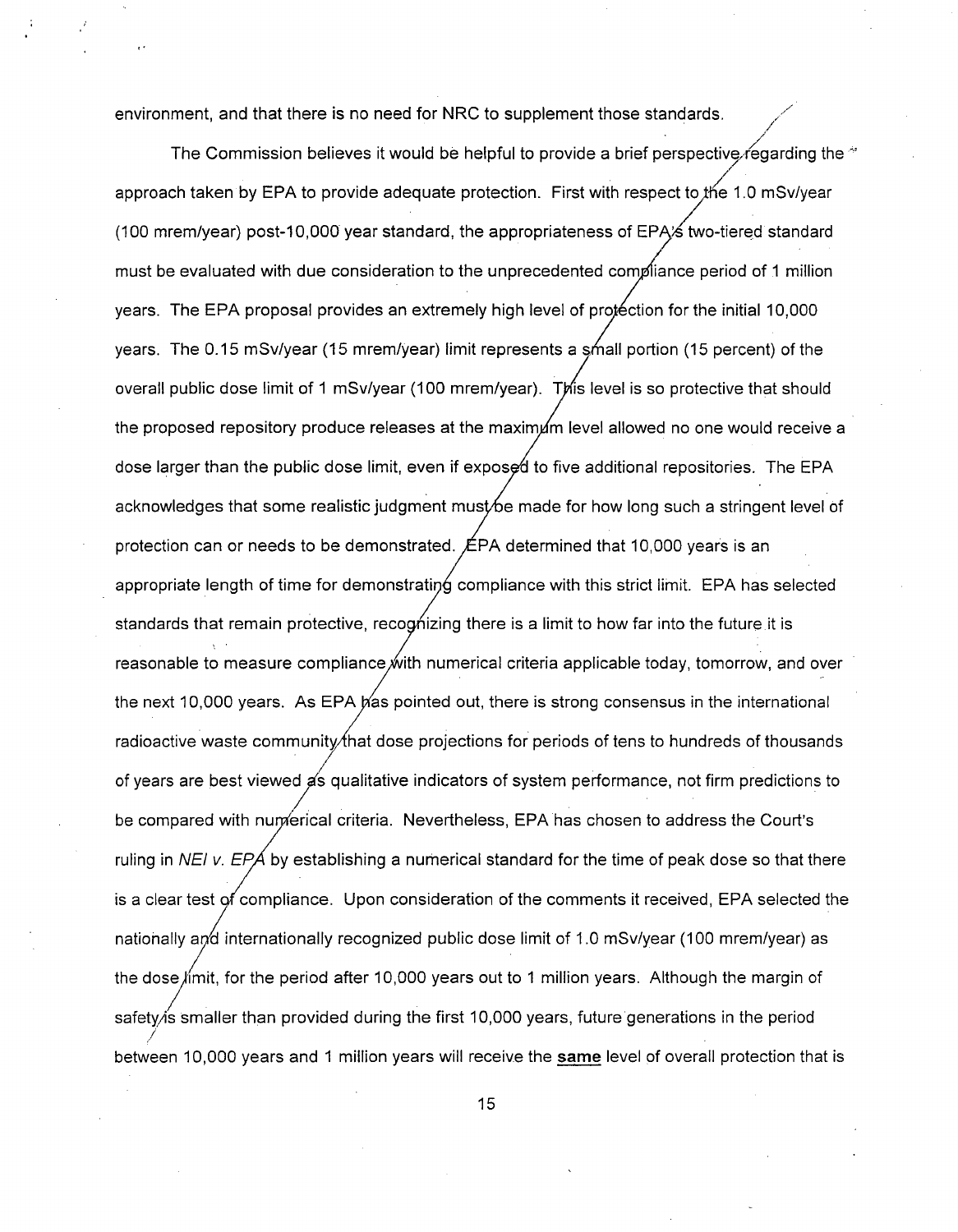afforded members of the public today through the overall public dose limit. Further, this dose limit is applied to the RMEI, which is representative of a small fraction of a population' group and not an entire population, which, by definition, is not "maximally exposed" and would receive */* doses lower than the allowed limit, if any at all. The NRC agrees with such an/approach. /

Second, NRC agrees with EPA's approach of using the FEPs included in the performance assessment for the initial 10,000 years as a basis for FEPs to be included in the performance assessment after 10,000 years. EPA provided a basis for this approach that is consistent with the standard practice for performance assessments.

Why has this similar approach been used? The performance assessment for the initial 10,000 years is required to consider an extremely wide range of FEPs. FEPs may be excluded only if there is less than one chance in 100,000,000 per year of their occurring, or if the consequences (e.g., dose to the RMEI) would not be significantly changed by their omission. The performance assessment for the initial 10,000 years already considers such a wide range of FEPs, with such low probabilities of occurrence, that it is highly unlikely that different, realistic FEPs, with the potential to degrade repository performance, would be overlooked. Demonstration of this practice can be found in the many analyses conducted by NRC and others prior to EPA's publication of the proposed standards for the period after 10,000 years. For. example, shortly after the **AS** report was published, NRC performed calculations to estimate potential doses at Yucca Mountain over 1 million years. These calculations used an approach similar to that proposed and adopted by EPA in its final standards. FEPs selected for the // 10,000-year análysis were assumed to exist and operate beyond 10,000 years out to 1 millior / years (see NUREG-1538, "Preliminary Performance Based Analyses Relevant to Dose Based Performánce Measures for a Proposed Geologic Repository at Yucca Mountain," T. McCartin and  $M.$  Lee (eds.), 2001). Subsequent NRC analyses have used a similar approach (e.g., •NUREG-1746, "System-Level Repository Sensitivity Analyses, Using TPA 3.2 Code," R. Codell,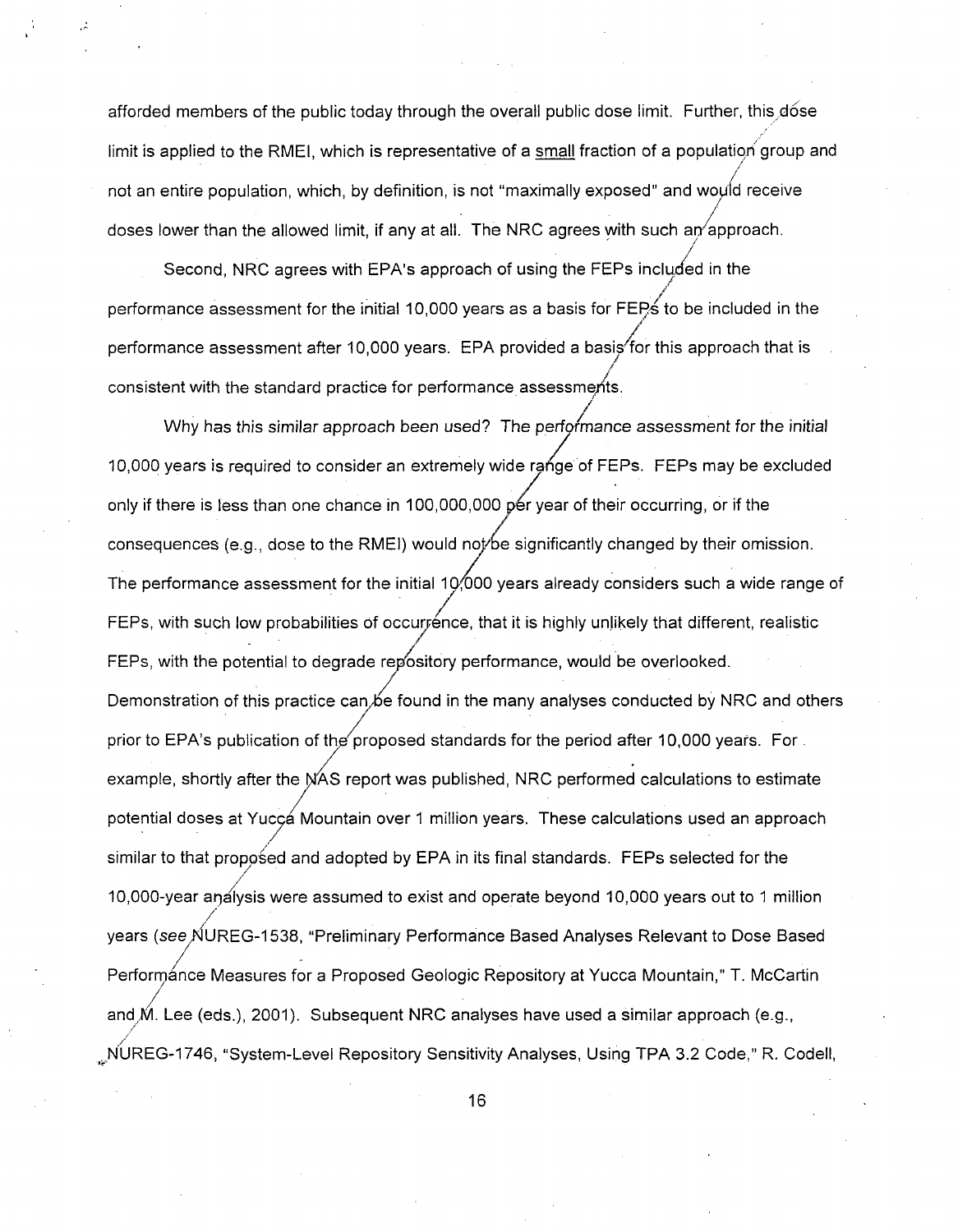et al., (2001); "System-Level Performance Assessment of the Proposed Repository at Yucca Mountain using the TPA Version 4.1 Code," Revision 2, S. Mohanty, et.al. $\angle$ Center for Nuclear Waste Regulatory Analyses (CNWRA), 2002-05, 2004). DOE also has used a similar approach in its Final Environmental Impact Statement for Yucca Mountain  $/2002$ ) and for its Total System Performance Assessment for Site Recommendation (2000

Finally, the specific FEPs that must be included in the performance assessment for the period after 10,000 years provided in EPA's final standards provide a reasonable test of repository safety. EPA's approach consider

(1) The potential effects from early failures of the engineered barrier system from seismic and igneous events;

(2) The most likely degradation process for the waste package, namely, general corrosion;

 $(3)$  Wetter conditions, at the repository horizon, arising from potential climate change; and

(4) All *i*the other features, events, and processes analyzed for the initial 10,000 years. The Commission is confident that such evaluation of repository safety will provide the inform ation to understand the behavior of the potential repository and to aid the NRC in reaching the requisite safety decisions.

*Issue 2:* Should NRC extend the compliance period beyond **1** million years if it is determined that the peak dose may occur beyond the 1 million-year period?

*Comment.* The State commented that EPA's requirement that the post-10,000 year performance assessment should end at 1 million years is unnecessarily prescriptive. The State believes that if the trends in dose projection are not clear or heading upward and geologic stability is maintained, extending the assessment beyond 1 million years may be required to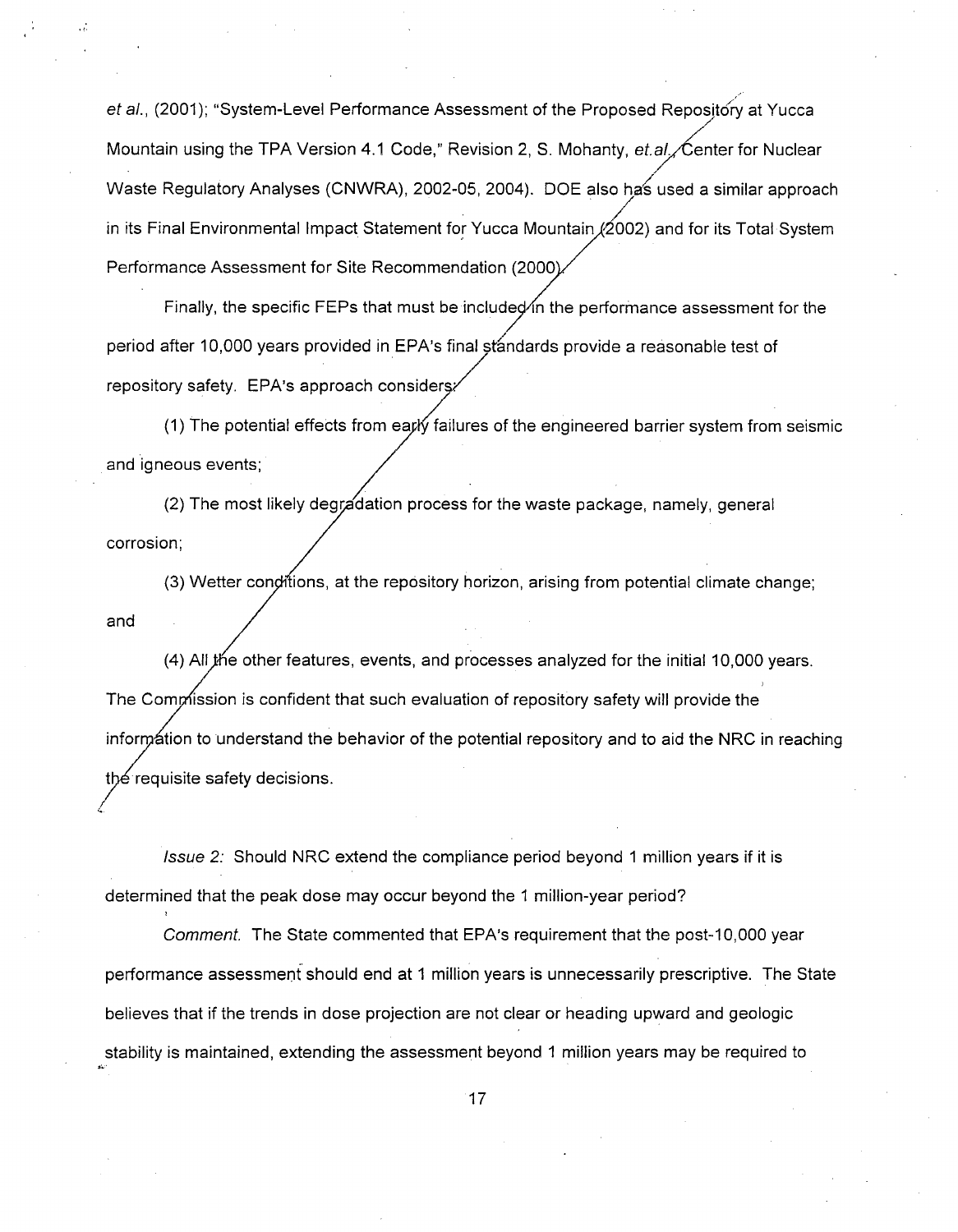establish the performance of the entire repository system. The State believes that NRC has the authority to consider not only the magnitude of the peak, but also the timing and overall trends of \* dose projections as it evaluates the license application.  $INGZT$ 

Response: As explained in the response to the comment on Issue 1, NRC reviewed the comments EPA received on its proposal to end the period of geologic stability at 1 million years and EPA's reasons, as a matter of policy, for retaining that requirement in its final rule. For the reasons explained by EPA in its final rule. NRC agrees that EPA's definition of period of geologic stability as ending at 1 million years after disposal is reasonable and NRC has incorporated that -definition into its final rule. EPA appropriately discussed the inherent difficulties in performing calculations for such an unprecedented period for comparison with a numerical standard.

It is always possible to speculate about the potential for doses occurring even further-in the future. Continuing the calculation beyond 1 million years would introduce furthercomplications regarding the geologic stability of the site while adding little if any additional understanding of repository performance. For example, if the analysis were extended tens of thousands of years, a period of time typically considered very-long, such an extension is very small with respect to 1 million years. If the potentiaLrepository can be shown to be safe for the unprecedented period of 1-million-years, the Commission-sees no merit in extending estimates of repository performance to time-periods-when the fundamental stability of the geologic setting is in doubt.

Issue 3: Has NRC illegitimately used rulemaking to resolve issues that must be resolved in an adjudicatory proceeding?

Comment. The State of Nevada commented that the proposed rule violates fundamental principles of administrative law because it fails to conform to the usual distinctions in agency. administrative processes between "rulemaking" and "adjudication." This is because the rule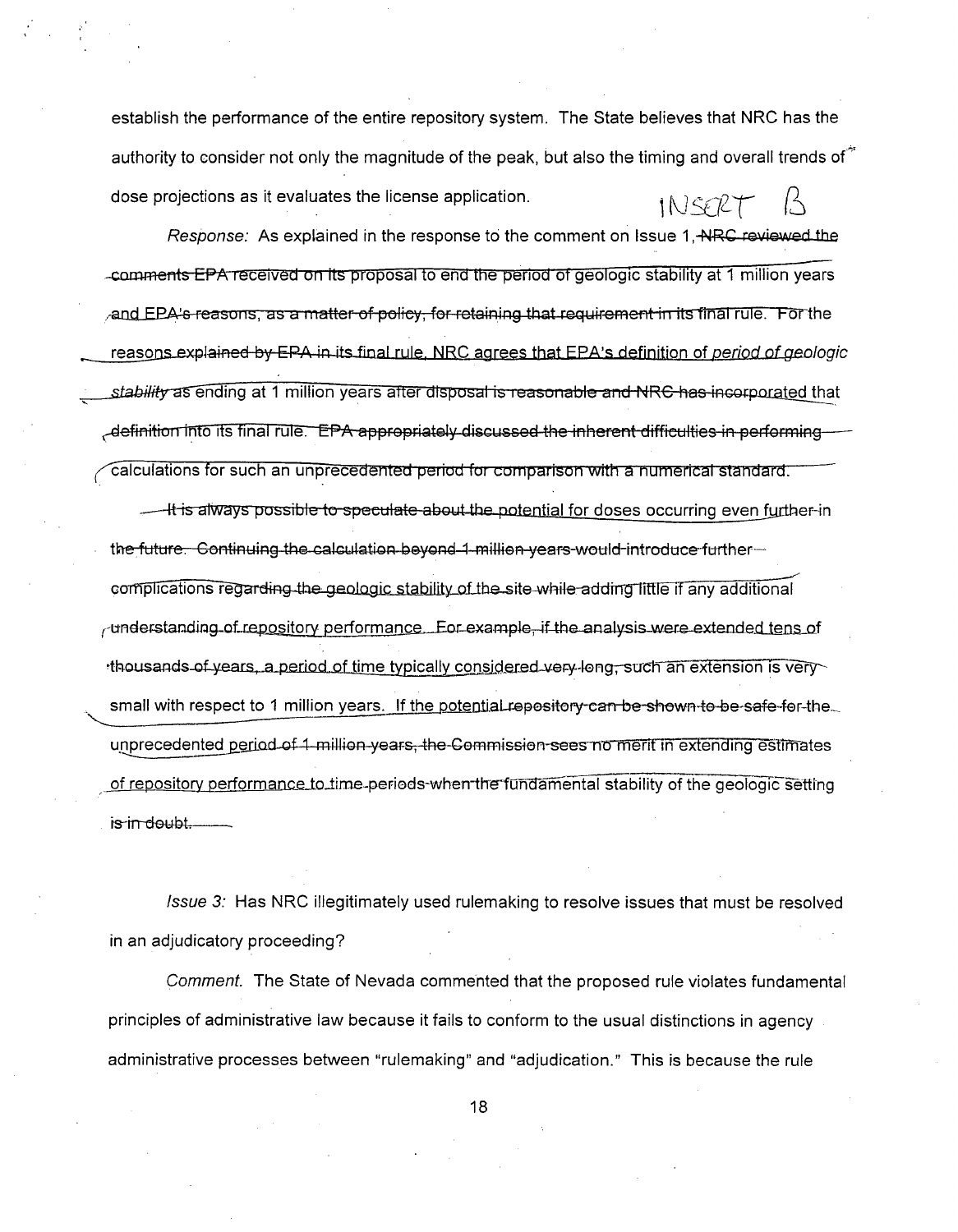choice to use rulemaking or adjudication to achieve its mission.<sup>2</sup> Finally, the Commission does not agree that resolving the issues the commenter has labeled "determinations of adjudicative fact" deprives the State of its right to a hearing under section 189a. of the AEA on these issues. As the.Supreme Court has stated, "the statutory requirement for a hearing ... does not preclude the Commission from particularizing statutory standards through the rulemaking process and barring at the threshold those who neither measure up to them nor show reasons why in the public interest the rule should be waived" *(Federal Power Commission v. Texaco, Inc.,* 377 U.S. 33, 39  $(1964)$ .<sup>3</sup>

The commenter also believes that, as explained in its comments to EPA, EPA's "findings of adjudicative fact," in its final rule, now being adopted in NRC's final rule, are without any technical basis and are contrary to sound science, and for that reason violate both EnPA and the AEA. The NRC has reviewed the State's comments to EPA and EPA's responses to those comments. NRC does not agree that EPA's rules are without any technical basis or contrary to sound-science for the reasons explained by EPA in its final rule.  $INFAET($ 

 $3$ The commenter believes that the rules which resolve these issues will be incapable of actually being applied as written because they will turn out to be based on outdated scientific evidence. If this should happen, any person can petition to amend the rules. In addition, NRC's procedural rules enable a party to an adjudicatory proceeding to petition that application of a rule be waived in circumstances when the rule would not serve the purposes for which it was adopted. See, 10 CFR 2.335(b).

 $2$ The Eleventh Circuit initially construed the provisions of the SSA in terms of the distinction between adjudicative facts and legislative facts and concluded that the effect of age on disability was an adjudicative fact that could not be determined in a rulemaking. *Broz v. Schweiker,* 677 F.2d 1351 (1 **<sup>1</sup> th** Cir. 1.982) *(Broz I) Certiorari Granted, Judgment Vacated by Heckler v. Broz,* 461 U.S. 952 (1983). Upon remand for reconsideration in light of *Campbell,* the Eleventh Circuit, in *Broz II,* reaffirmed its original decision upon finding that the Supreme Court had left open the validity of the guidance with respect to its use in determining the effect of age on disability.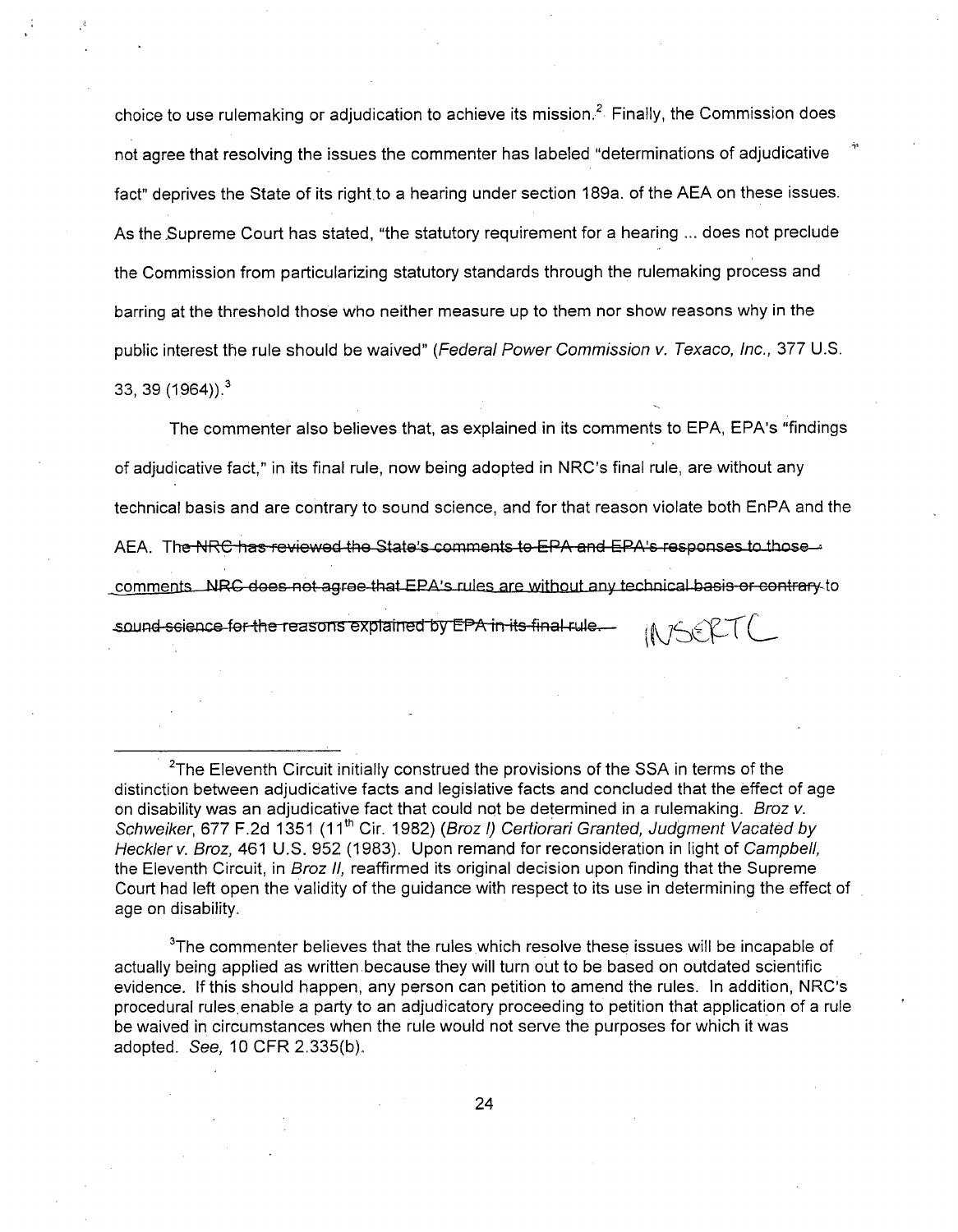#### period after 10,000 years?

*Comment.* Two commenters expressed concern over how FEPs associated with atmospheric releases of radioactivity and exposure of residents downwind of Yucca Mountain will be considered in the performance assessment for the period after 10,000 years, including FEPs associated with seismic and igneous FEPs.

*Response.* The performance assessment for the period after 10,000 years must include consideration of potential atmospheric releases of radioactivity. The NAS report, *Technical Bases for Yucca Mountain Standards* (1995), pp 6-7, recommended that the exposure scenario be specified in the standards because of the difficulties in projecting where people may resideand how exposures might occur in the distant future (e.g., thousands to hundreds of thousands of years in the future and longer). Accordingly, EPA specified characteristics of the RMEI (66 FR 32134; June 13, 2001). The location specified for the RMEI ensures that potential doses from atmospheric releases of radioactive material will be considered in the performanceassessm<del>ent.</del>

*Issue* 7: Does the fact that the limitations on FEPs in the performance assessments are being established through rulemaking rather than adjudication, based on data available in 2005, mean that there will be no flexibility to take into account data and models used in DOE's license application or that DOE will have no incentive to further reduce uncertainties?

*Comment.* The State of Nevada believes that the assumptions being used to account for uncertainty in the post-1 0,000 year period, and which are incorporated through this rulemaking into the limitations on the FEPs to be considered in DOE's performance assessments, are premature and render the rule inflexible because they are based on data available in 2005. NRC's rules must be sufficiently flexible to take into account data and models used in DOE's license application. The State fears that because the rules are premised on uncertainties as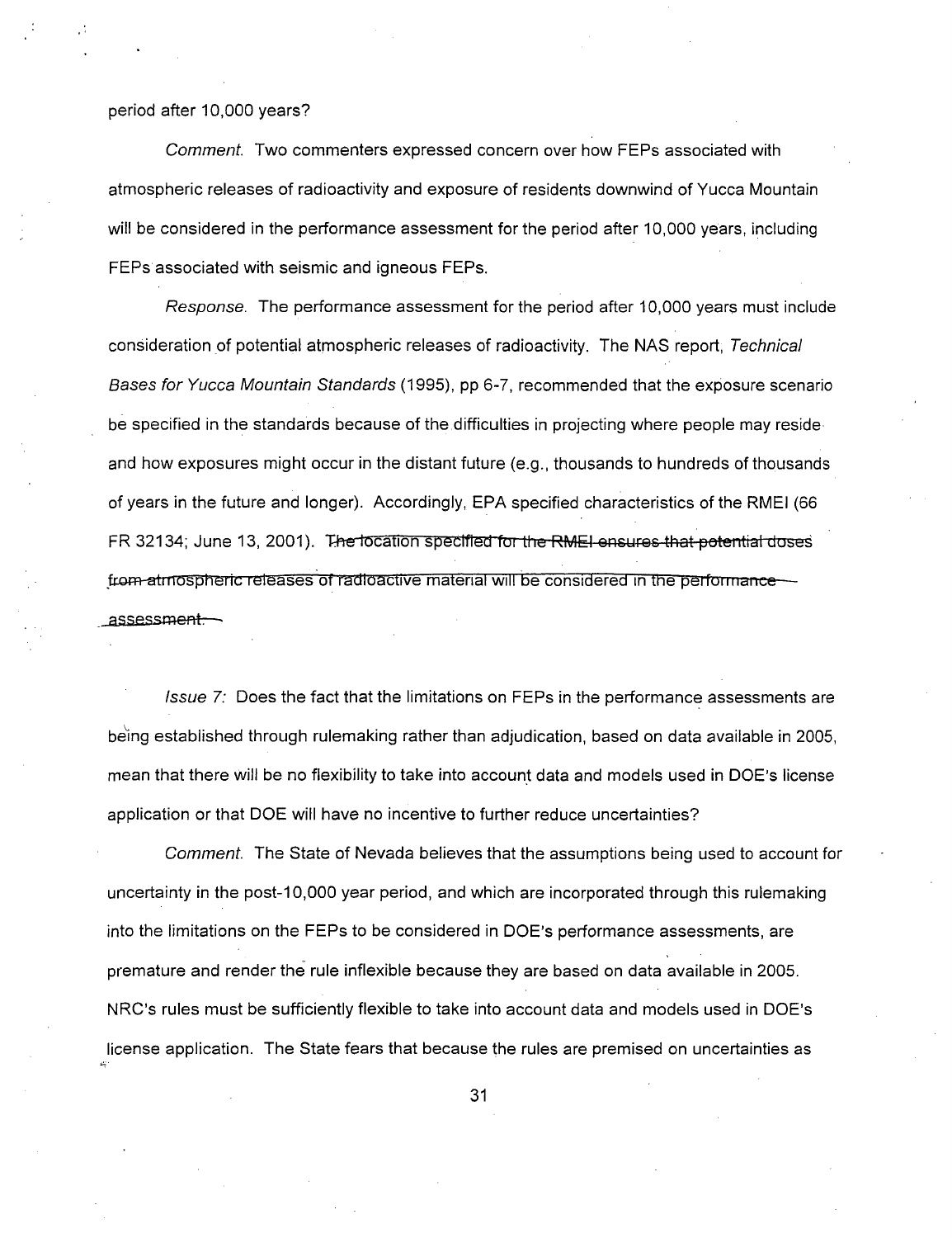would be based on NRC's independent technical review and would be subject to a potential hearing as part of the amendment process.

Issue 5: Should NRC incorporate into the final rule requirements for compliance monitoring and measures to be taken in the event of non-compliance?

Comment. Some commenters pointed out that NRC's proposed rule appears to be silent with regard to requirements for compliance monitoring and related measures to be taken if said monitoring demonstrates noncompliance with established standards. The commenters encouraged NRC to incorporate such requirements into the final rule.

Response. Part 63 contains requirements for monitoring up to the time of permanent closure in Subpart F. Should the NRC grant the DOE a license to operate the repository, DOE must also provide a description of its program for post-permanent closure monitoring in its application to amend its license for permanent closure. See,  $\S 63.51(a)(2)$ . The commenters' concerns regarding further monitoring and related measures can be considered at that time.

Comment. The State of Nevada believes that NRC's adoption of EPA's standards with no added protections will require NRC to revisit its "S-3" rule, 10 CFR 51.51, because this rule currently includes a "zero-release" assumption that the long-term effects of disposing of spent fuel and HLW will be essentially zero because there would be no releases that would harm people or the environment after the repository is sealed. The State believes that this will no longer be the case if NRC adopts EPA's 3.5 mSv (350 mrem) standard for the post-10,000 year period.

Issue 6: Will adoption of the EPA standards necessitate revision of the "S-3" rule?

Response. For the reasons explained earlier (see response to Issue 1 under NRC Adoption of EPA Standards of this document), the Commission considers EPA's final post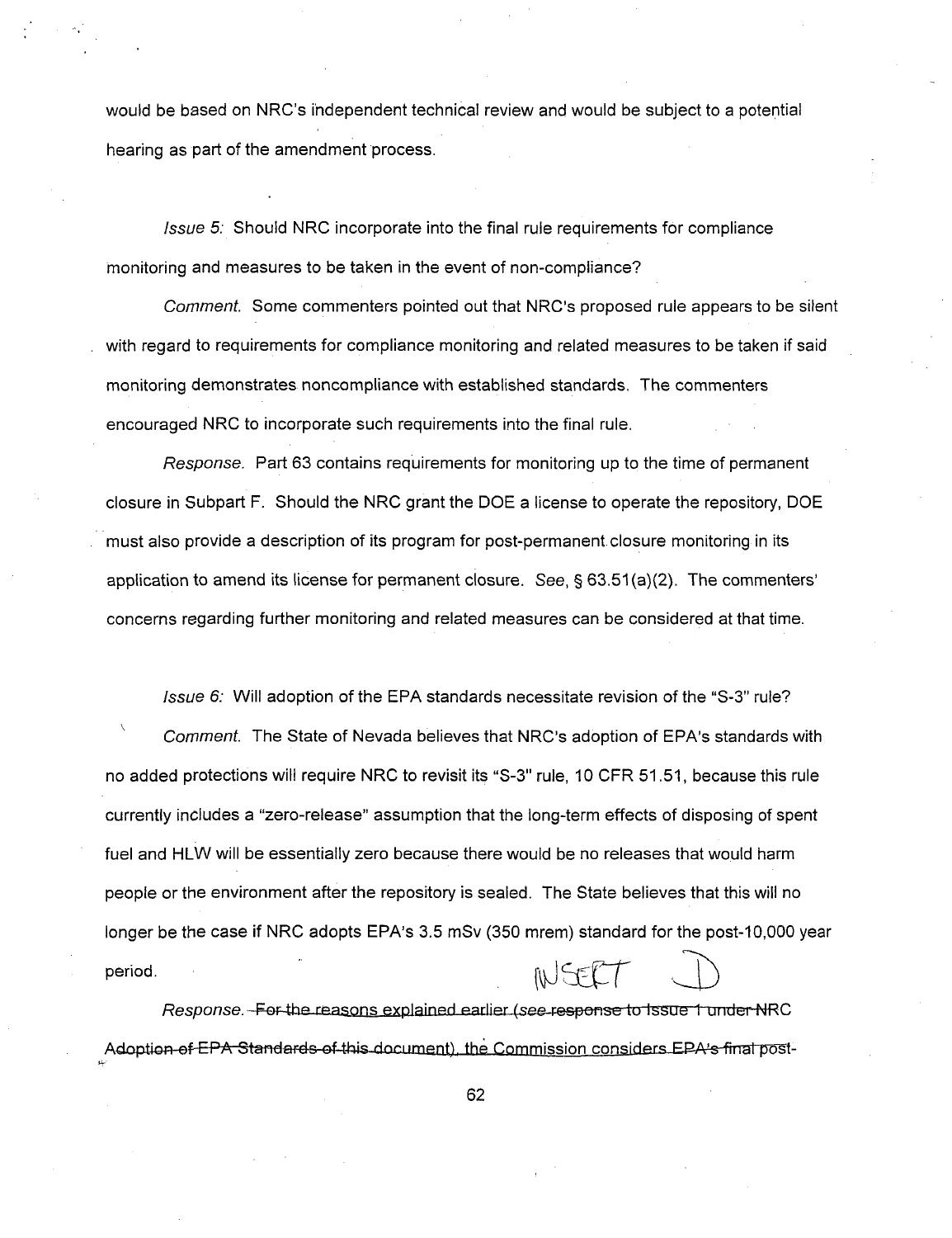closure standards to be reasonable and fully protective of public health and safety and the Morcevely environment. The question whether the "zero-release" assumption of the S-3 rule may need to be revisited in the future is not presented in this rulemaking proceeding.

IV. Summary of Final Revisions

Section 63.2 Definitions.

The definition of "performance assessment" is revised to exclude the limitation of "10,000 years after disposal," consistent with EPA's modified definition of "performance assessment." The definition for "total effective dose equivalent" is revised to be consistent with Part 20.

Section 63.102 Concepts

A discussion of the implementation of total effective dose equivalent (TEDE) is added to the concepts section to clarify how the weighting factors specified in EPA's final standards are to be used for calculating potential exposures.

Section 63.114 Requirements for Performance Assessment.

This section specifies the requirements for the performance assessment used to demonstrate compliance with the postclosure performance objectives. This section is revised to conform to EPA's final standards that specify what DOE must consider in the performance assessment for the period after 10,000 years i.e., the performance assessment methods meeting the existing requirements for the initial 10,000 years are appropriate and sufficient for the period after 10,000 years.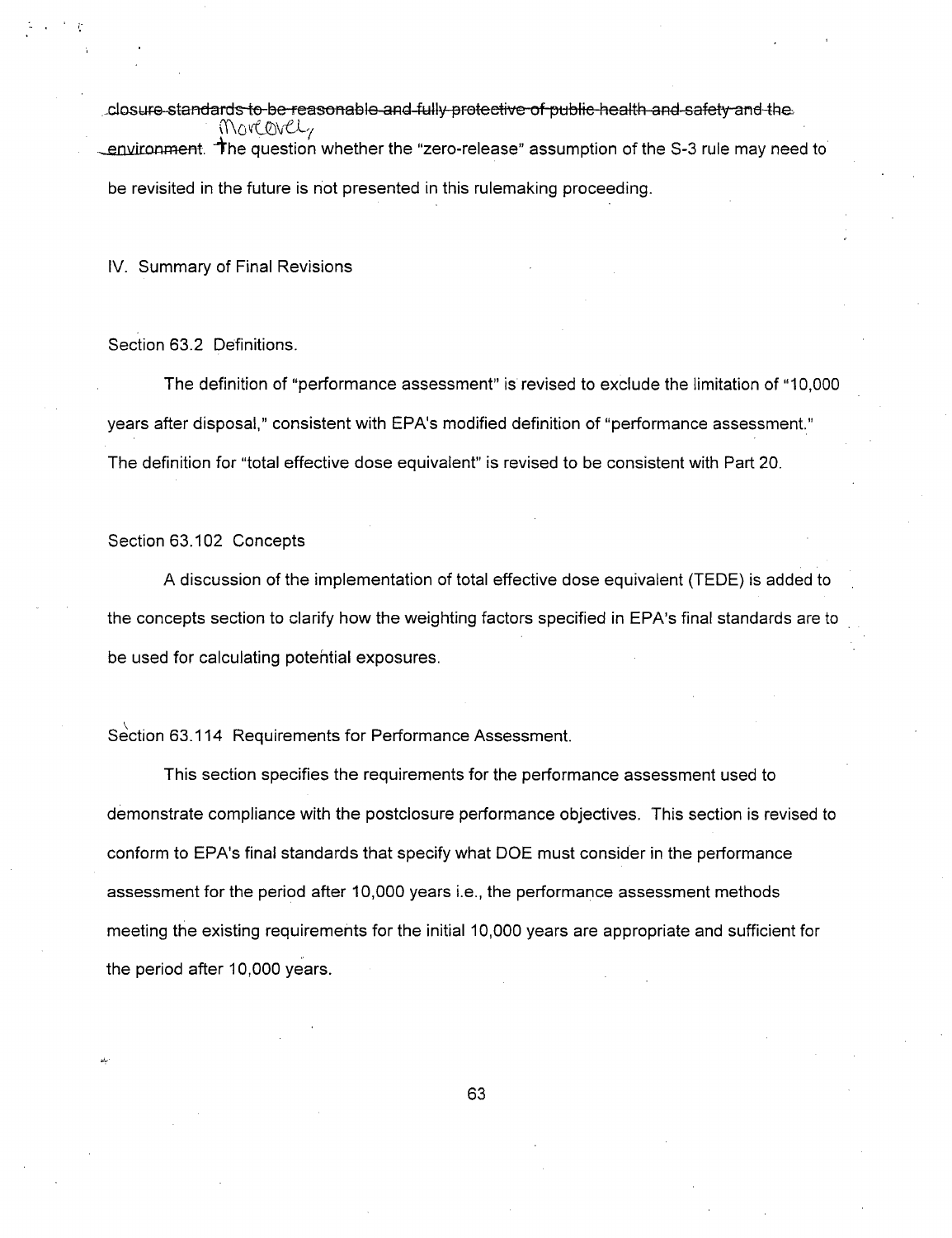## RESPONSE SHEET

| TO:                                | <b>Annette Vietti-Cook, Secretary</b>                                                                                          |
|------------------------------------|--------------------------------------------------------------------------------------------------------------------------------|
| <b>FROM:</b>                       | <b>COMMISSIONER LYONS</b>                                                                                                      |
| <b>SUBJECT:</b>                    | <b>SECY-08-0170 - FINAL RULE: 10 CFR PART 63,</b><br>"IMPLEMENTATION OF A DOSE STANDARD AFTER<br>10,000 YEARS" (RIN 3150-AH68) |
|                                    | Approved X Disapproved Abstain                                                                                                 |
| <b>Not Participating Notifiant</b> |                                                                                                                                |
| <b>COMMENTS:</b>                   | Below __ Attached __ None X                                                                                                    |
|                                    | Péteř B.<br><b>SIGNATURE</b><br>$\frac{\lambda}{8}$<br>/08                                                                     |

**DATE** 

Entered on "STARS" Yes  $X$  No  $\frac{1}{1}$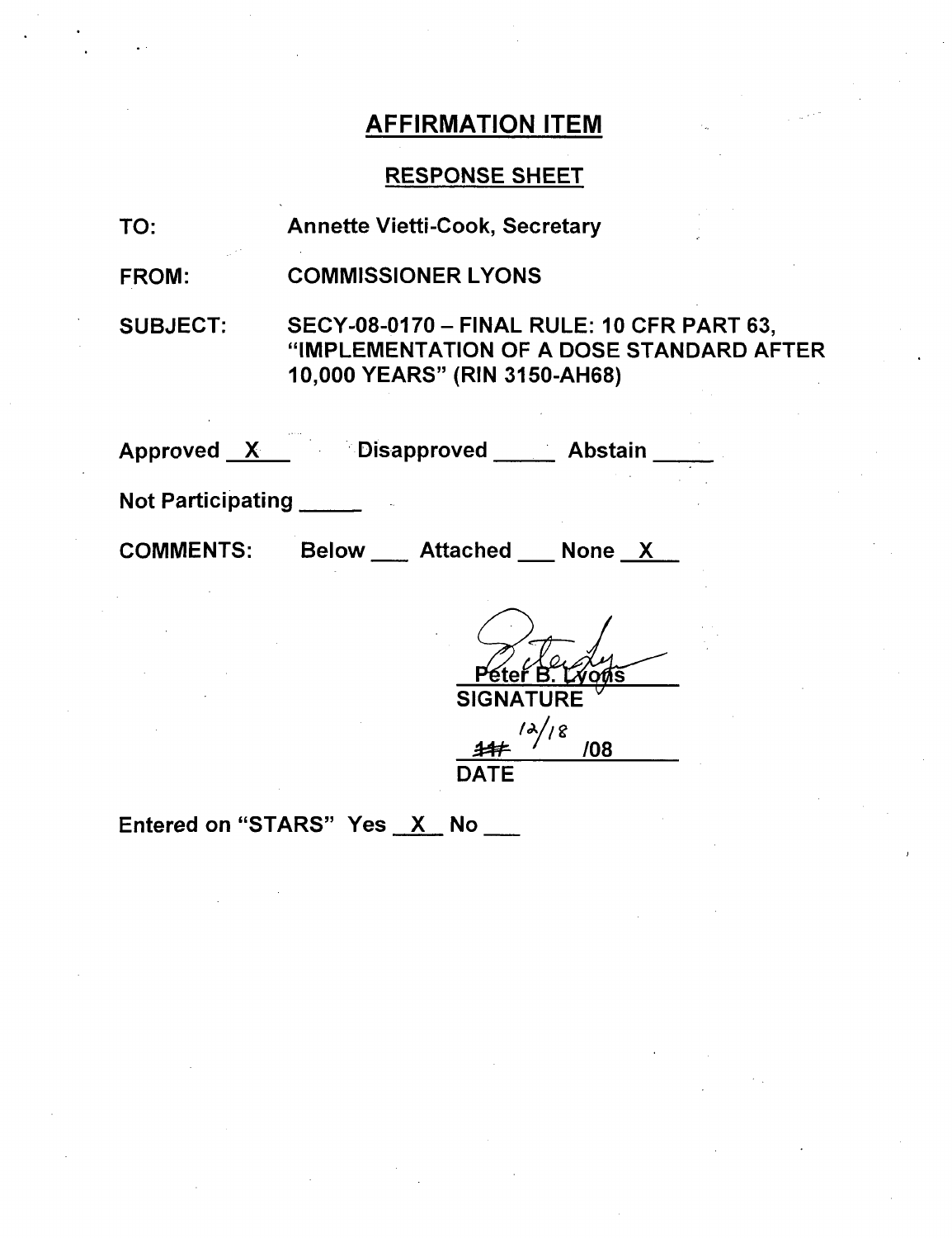## RESPONSE SHEET

| TO:                      | <b>Annette Vietti-Cook, Secretary</b>                                                                                          |  |
|--------------------------|--------------------------------------------------------------------------------------------------------------------------------|--|
| FROM:                    | <b>COMMISSIONER SVINICKI</b>                                                                                                   |  |
| <b>SUBJECT:</b>          | <b>SECY-08-0170 - FINAL RULE: 10 CFR PART 63,</b><br>"IMPLEMENTATION OF A DOSE STANDARD AFTER<br>10,000 YEARS" (RIN 3150-AH68) |  |
| Approved XX              | Disapproved Abstain                                                                                                            |  |
| <b>Not Participating</b> |                                                                                                                                |  |
| <b>COMMENTS:</b>         | Below XX Attached XX None                                                                                                      |  |

The rule language for § 63.114(b) should be edited to insert "to" between "used" and "satisfy". It should read "...methods used to satisfy the...", as edited in the attached.

**RE** 

12/2~108

DATE

Entered on "STARS" Yes  $\sqrt{}$  No  $\sqrt{}$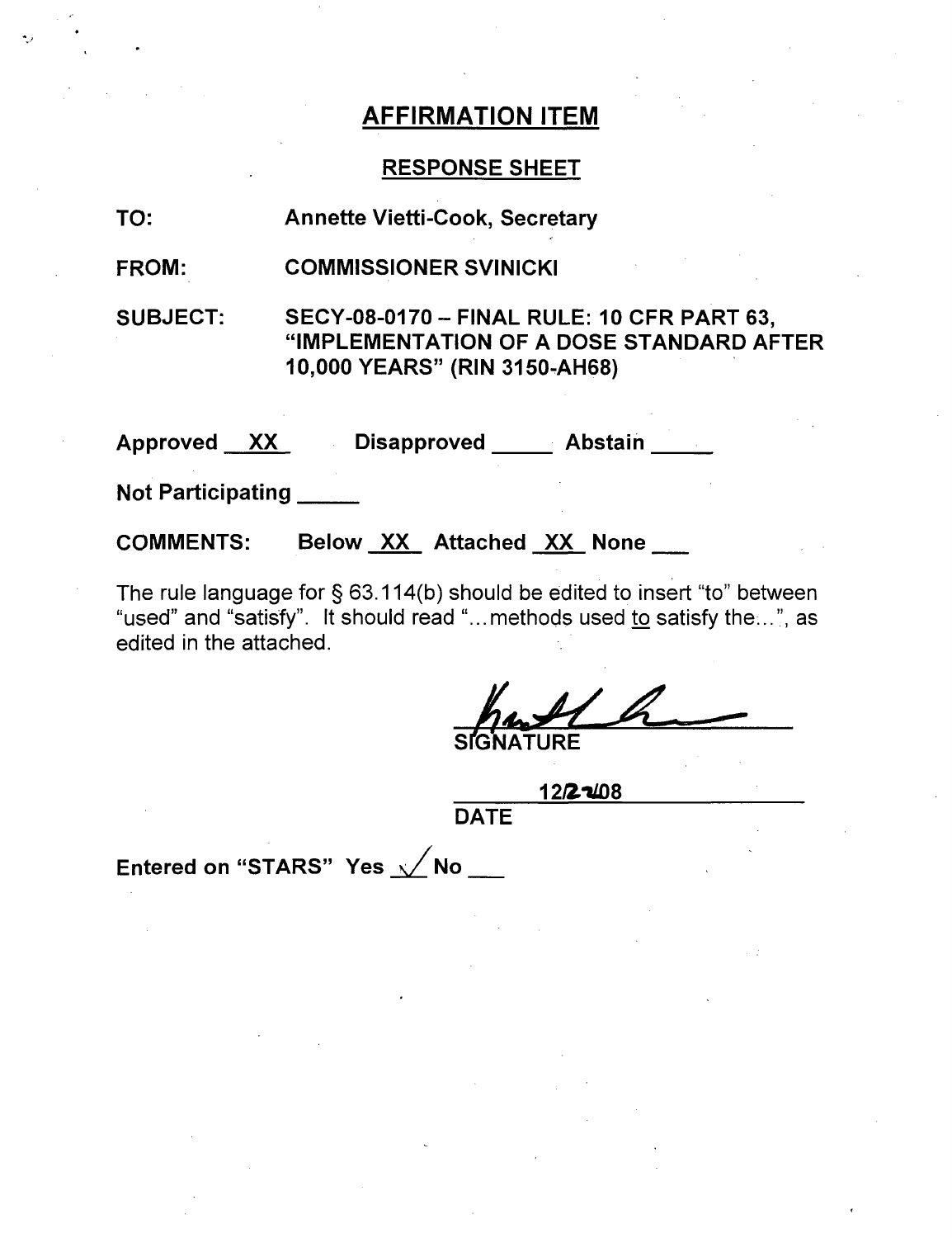(5) Provide the technical basis for either inclusion .or exclusion of specific features, events, and processes in the performance assessment. Specific features, events, and processes must be evaluated in detail if the magnitude and time of the resulting radiological exposures to the reasonably maximally exposed individual, or radionuclide releases to the accessible environment, for 10,000 years after disposal, would be significantly changed by their omission.

(6) Provide the technical basis for either inclusion or exclusion of degradation, deterioration, or alteration processes of engineered barriers in the performance assessment, including those processes that would adversely affect the performance of natural barriers. Degradation, deterioration, or alteration processes of engineered barriers must be evaluated in detail if the magnitude and time of the resulting radiological exposures to the reasonably maximally exposed individual, or radionuclide releases to the accessible environment, for 10,000 years after disposal, would be significantly changed by their omission.

(7) Provide the technical basis for models used to represent the 10,000 years after disposal in the performance assessment, such as comparisons made with outputs of detailed process-level models and/or empirical observations (e.g., laboratory testing, field investigations, and natural analogs).

ł٥ (b) The performance assessment methods used satisfy the requirements of paragraph (a) of this section are considered sufficient for the performance assessment for the period of time after 10,000 years and through the period of geologic stability.

5. In § 63.302, the definition of "period of geologic stability" is revised to read as follows: § **63.302** Definitions for Subpart L.